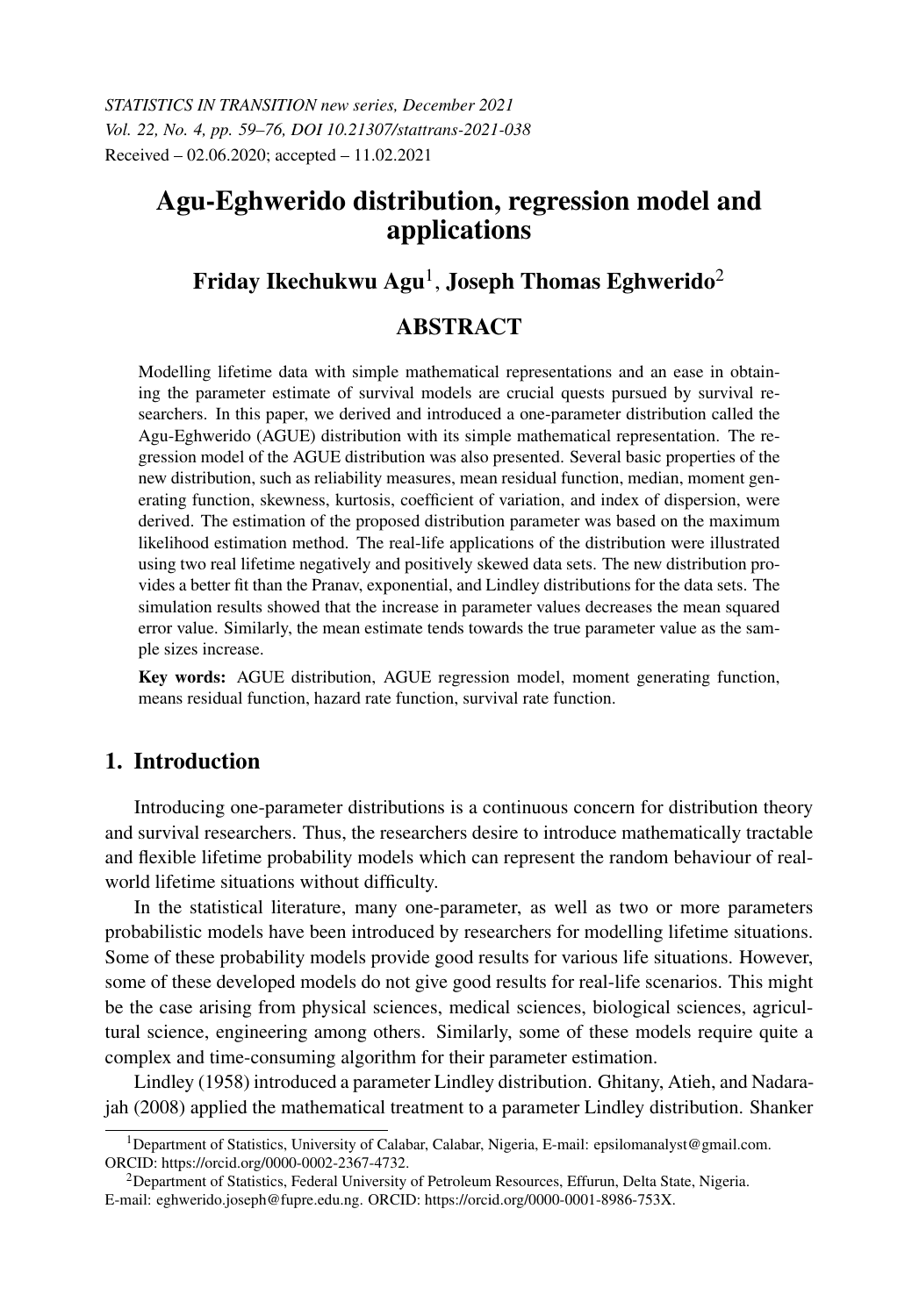(2015a, 2016) proposed one-parameter Akash and Aradhana distributions. Shanker and Shukla (2017) proposed one-parameter Ishita distribution. Shanker (2016) proposed oneparameter Sujatha distribution. Shukla (2018) proposed one-parameter Pranav distribution. Odom and Ijomah (2019) proposed one-parameter Odoma distribution. However, their regression models were not explored. These distributions yielded good fit over Lindley and exponential distributions for various data sets. Furthermore, the Pranav distribution by Shukla was applied on three real lifetime data sets and provides a better fit to the data sets than Lindley, Sujatha, Akash, and Ishita distributions respectively. However, the Odoma distribution was applied to strength data of glass of the aircraft window and provides a better fit than Pranav, Sujatha, Aradhana, Akash, Lindley, and exponential distributions respectively. The mathematical properties of these probability models, as well as parameter estimation, has been studied. Most of these probability models provide a good fit in some real-life situations and performed poorly in others. Due to the shortfall of some of these models, for instance the constant hazard rate of the exponential distribution could limit its wider applications to increasing hazard rate lifetime situations. Hence, some of these distributions have been extended, generalized, and applied in the literature by the addition of an extra parameter by researchers including Zakerzadeh and Dolati (2009) generalized Lindley distribution. Nadarajah et al. (2011) extended exponential distribution. Gómez and Calderín (2011) derived the discrete Lindley distribution, properties, and applications. Bakouch et al. (2012) obtained exponentiated exponential binomial distribution. Shanker and Mishra (2013) obtained a sized-biased Quasi Poisson-Lindley distribution. Agu and Onwukwe (2019) proposed exponentiated Laplace distribution as the extension of the Laplace distribution. Eghwerido et al. (2020) proposed the alpha power Gompertz distribution. Shanker and Amanuel (2013) obtained a new quasi Lindley distribution. Ghitany et al. (2013) proposed the Power Lindley distribution. Merovci (2013) extends the Rayleigh distribution. Agu and Runyi (2018) studied the goodness of fit tests for normal distribution. Warahena and Pararai (2014) proposed the generalized power Lindley distribution. Oluyede and Yang (2014) generalized the inverse Weibull distribution among others. However, the extensions do not guarantee high confidence in the model reliability. These extensions could lead to complex mathematical representation, complex and time-consuming algorithm, and difficulty in the estimation of parameters resulting in unreliable results.

In this respect, this paper is motivated to introduce a heavy-tailed simple mathematically structured one-parameter probability model with non-decreasing survival and hazard functions, derive its regression model, require less time and simple algorithm, and ease in the parameter estimation based on the test statistics performance results obtained from reallife scenarios that are more reliable. The proposed model was generated by making use of gamma and exponential distributions because of their inherent uniform base and constant failure rate respectively. However, in statistical modelling, the Weibull, Gompertz, exponential and Lindley models are very popularly used in modelling compared to the lognormal and gamma distributions. This is as a result of the inability to express their survival functions in a closed form. Although, the exponential function has one-parameter with a constant hazard rate, the Lindley has one-parameter monotonic decreasing hazard rate with a mixture component of a gamma model with a shape parameter 2 and exponential distribution. Its mixture proportions are  $\frac{\lambda}{\lambda+1}$  and  $\frac{1}{\lambda+1}$  for a scale parameter  $\lambda$ . Also, the Akash model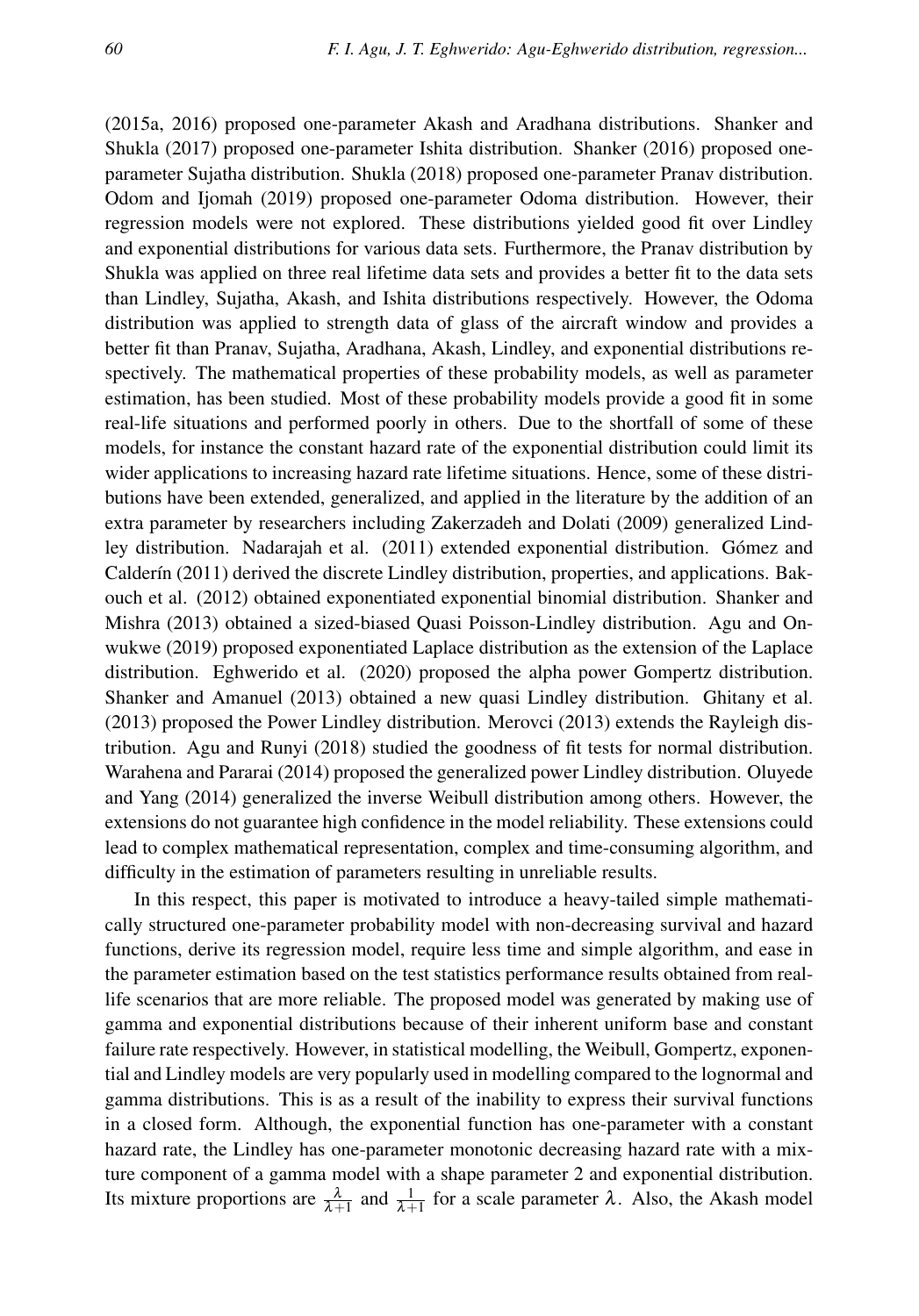tries to improve the Lindley distribution by using a mixture of exponential and gamma with a shape parameter 3 and mixing proportions  $\frac{\bar{\lambda}^2}{\lambda^2}$  $\frac{\lambda^2}{\lambda^2+2}$  and  $\frac{2}{\lambda^2+1}$ . Thus, to improve the flexibility of the Lindley, Pranav, exponential, and Akash distributions, this article introduces a parsimonious tractable distribution model called the AGUE distribution.

Let us consider two components mixture of one-parameter gamma distribution having shape parameter 3 and scale parameter  $\lambda$  and exponential distribution with scale parameter λ with their mixing proportions  $\frac{\lambda^6}{\lambda^6}$  $\frac{\lambda^6}{\lambda^6+8}$  and  $\frac{8}{\lambda^6+8}$  respectively. This idea would be used to develop the one-parameter distribution with simple mathematical representation.

The rest of the paper is structured as follows: Section 2 introduced the new distribution. Section 3 explored the reliability measures of the new distribution. Section 4 explored the moment generating function for the new distribution. Section 5 discussed the parameter estimation for the new distribution. Section 5.1 introduced the regression model for the new distribution. In Section 6, two real lifetime data set were adopted to illustrate the behaviour of the new distribution. Section 7 provided the concluding remarks.

## 2. The AGUE distribution

This section introduces the proposed model. It also, examines some potential properties. Let *x* be a random variable. Then, the new lifetime density function is introduced as

$$
P(x) = \frac{\lambda^3}{\lambda^6 + 8} \left[ \lambda^4 + 4x^2 \right] exp(-\lambda x), \tag{1}
$$

where  $\lambda > 0$ ,  $x > 0$ . We would call the probability density function (pdf) of the oneparameter life time distribution in (1) "AGU-EGHWERIDO (AGUE) distribution". See the proof of the density function in Appendix. It follows from (1) that

$$
\frac{dP(x)}{dx} = \frac{\lambda^3}{\lambda^6 + 8} \left[ 8x - \lambda^5 - 4\lambda x^2 \right] exp(-\lambda x).
$$

For

1.  $\lambda < 1$ ,  $\frac{dP(x)}{dx} = 0$ , this implies that  $P(x)$  is maximized at  $x_0$ .

2.  $\lambda \ge 1$ ,  $\frac{dP(x)}{dx} \le 0$ , this implies that  $P(x)$  is decreasing at *x*.

The cumulative distribution function (cdf) of the AGUE distribution in (1) is given as

$$
\frac{dP(x)}{dx} = 1 - \frac{1}{\lambda^6 + 8} \left[ \lambda^6 + 4\lambda^2 x^2 + 8(\lambda x + 1) \right] exp(-\lambda x),\tag{2}
$$

where  $\lambda > 0$ ,  $x > 0$ .

## 3. Reliability measures

In this section, some reliability properties of the AGUE distribution were examined and investigated.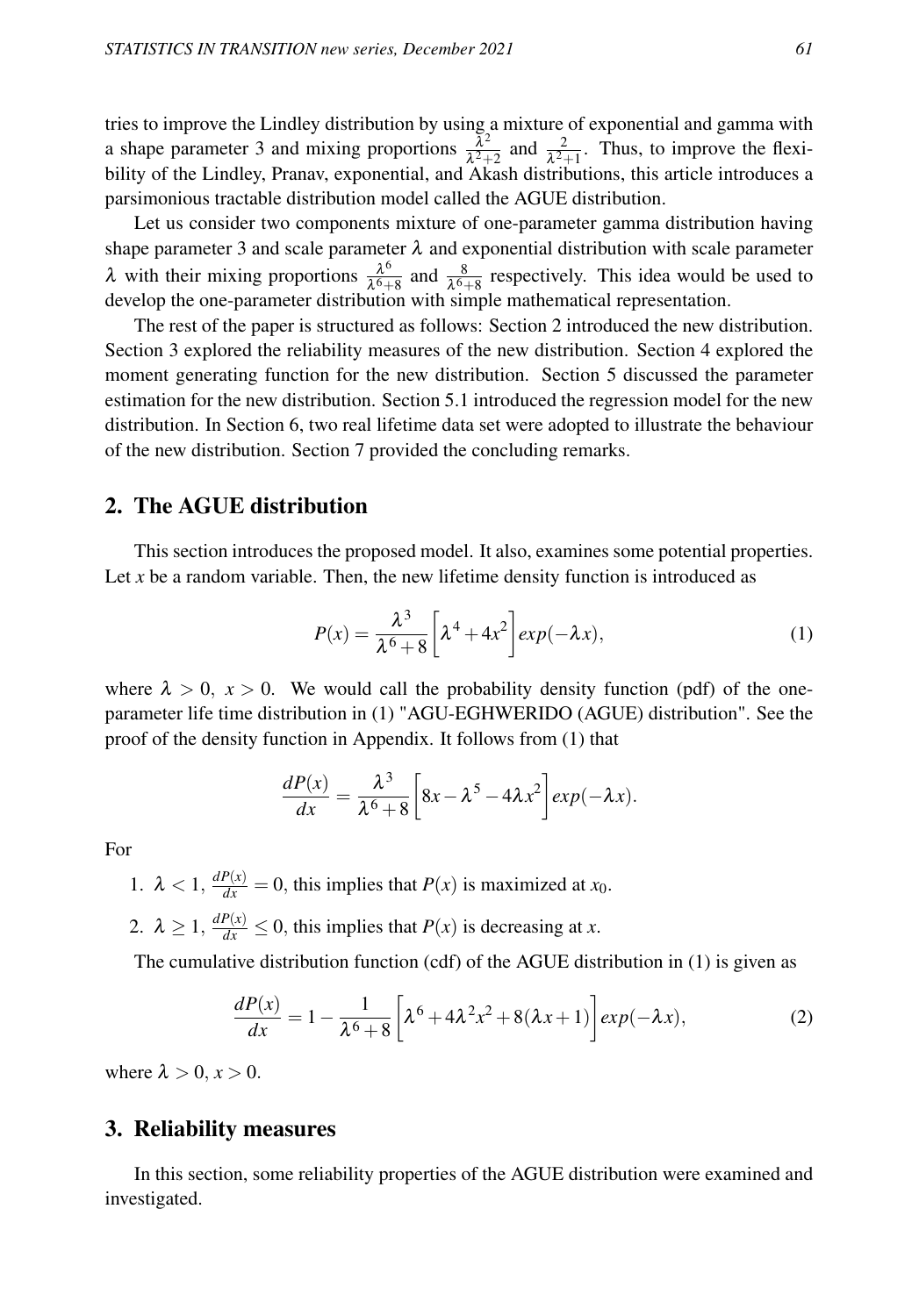

Figure 1: Pdf of AGUE distribution with different parameter cases



Figure 2: Cdf plot of the AGUE distribution with different parameter cases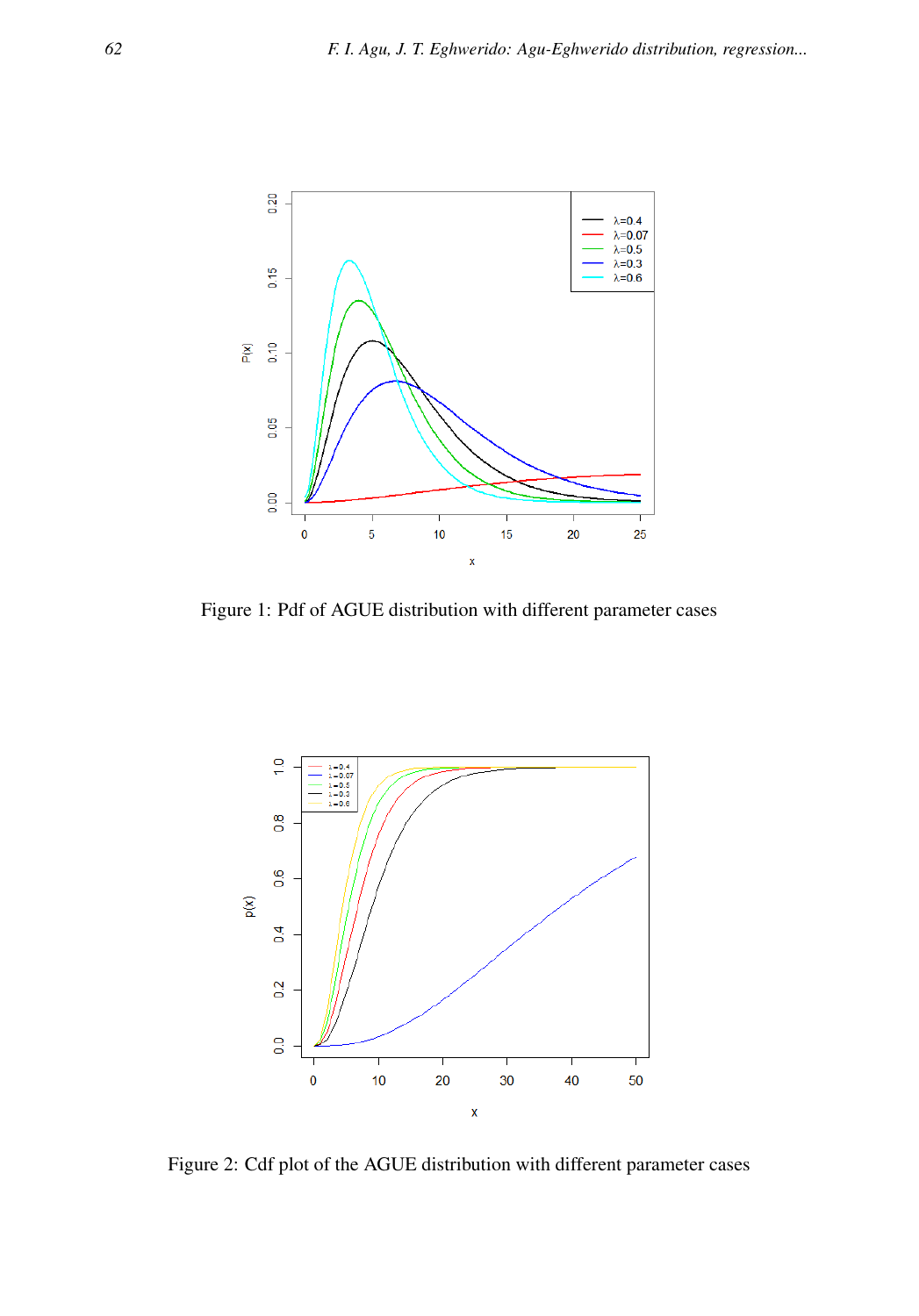

Figure 3: Survival plot of the AGUE distribution with different parameter cases

Let *X* be a continuous random variable with pdf  $P(x)$  and cdf  $p(x)$ . Then, the survival rate function is expressed as

$$
S(x) = 1 - \frac{1}{\lambda^6 + 8} \left[ \lambda^6 + 4\lambda^2 x^2 + 8(\lambda x + 1) \right] exp(-\lambda x).
$$
 (3)

The survival rate plot for different parameter values is shown in Figure 3.

## 3.1. The failure rate function

The failure rate function is given as

$$
H(x) = \lim_{\triangle x \to 0} \frac{v(X < x + \triangle x | R > x)}{\triangle x} = \frac{P(x; \lambda)}{S(x; \lambda)}.
$$

Thus, we have the AGUE failure rate function as

$$
H(x) = \frac{\lambda^3 [\lambda^4 + 4x^2]}{\lambda^6 + 4\lambda^2 x^2 + 8(\lambda x + 1)}.
$$
 (4)

However, for

1.  $H(0) = \frac{\lambda^7}{16}$  $\frac{\lambda^7}{\lambda^6+8}$ .

2. *H*(*x*) is an increasing function in *x*,  $\lambda$  and  $\frac{\lambda^7}{\lambda^6}$  $\frac{\lambda^6}{\lambda^6+8} < H(x) < \lambda$ .

The hazard rate plot for different parameter values is shown in Figure 4.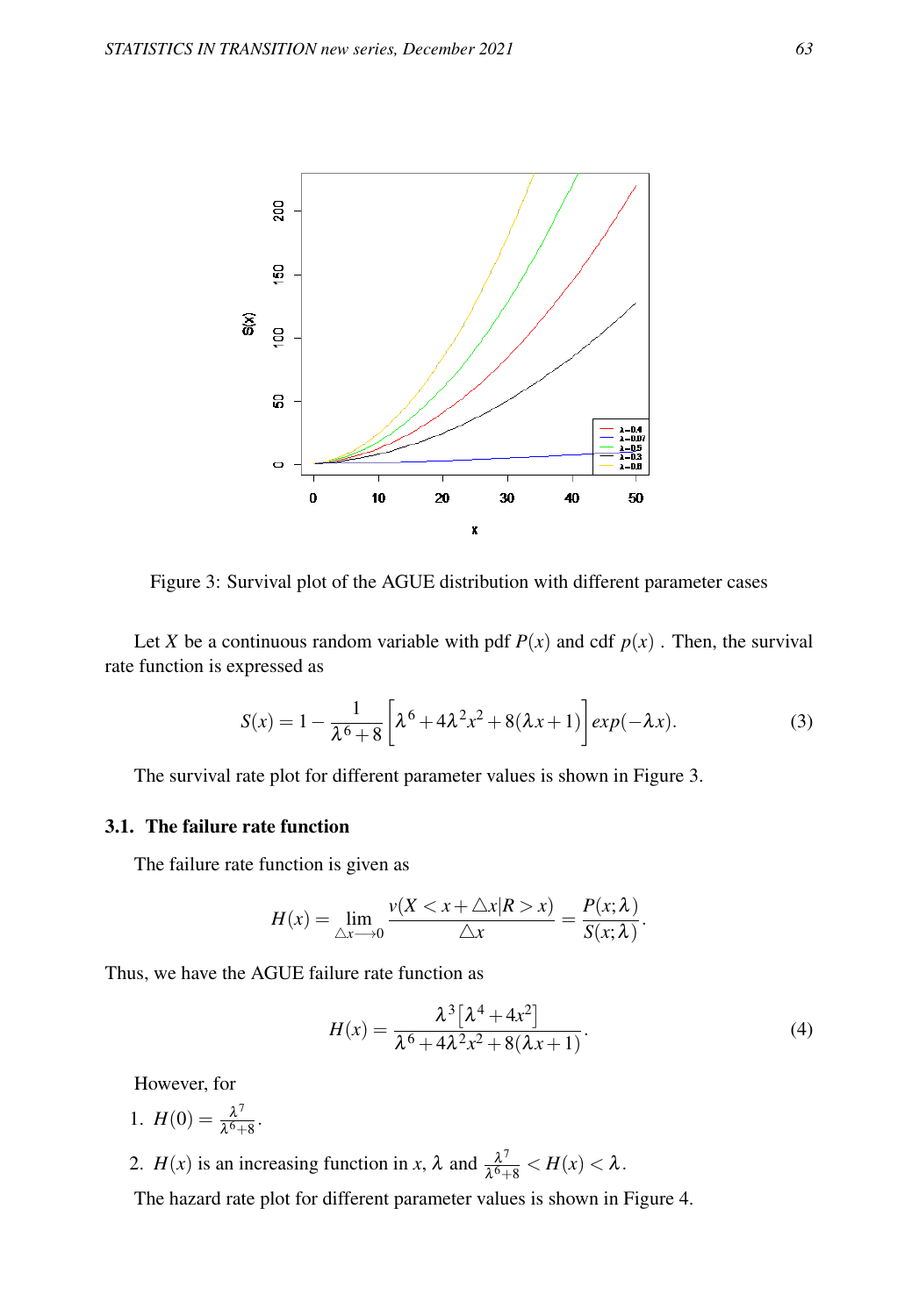

Figure 4: Hazard plot of the AGUE distribution with different parameter cases

## 3.2. The mean residual function

Let be a random variable with pdf and cdf defined in (1) and (9) respectively. Thus, the mean residual function of *X* is defined as

$$
m(x) = E[X - x | X > x] = \frac{1}{p(x)} \lim_{c \to \infty} \int_{x}^{c} [1 - p(t)] dt.
$$

However, for  $1 - p(x) > 0$ .

$$
m(x) = \frac{\lambda^5 + 4\lambda x^2 + 16x + \frac{24}{\lambda}}{\lambda^6 + 4\lambda^2 x^2 + 8(\lambda x + 1)},
$$
\n(5)

Moreover, for

- 1.  $m(0) = \frac{\lambda^5 + \frac{24}{\lambda}}{\lambda^6 + 8}.$
- 2.  $m(x)$  is a decreasing function in *x* and  $\lambda$ .

The mean residual plot for different parameter values is shown in Figure 5.

## 3.3. The median

The median of a random variable *X* is expressed as

$$
m_2(x) = \lim_{c \to \infty} \int_0^c |x - K| P(x) dx,
$$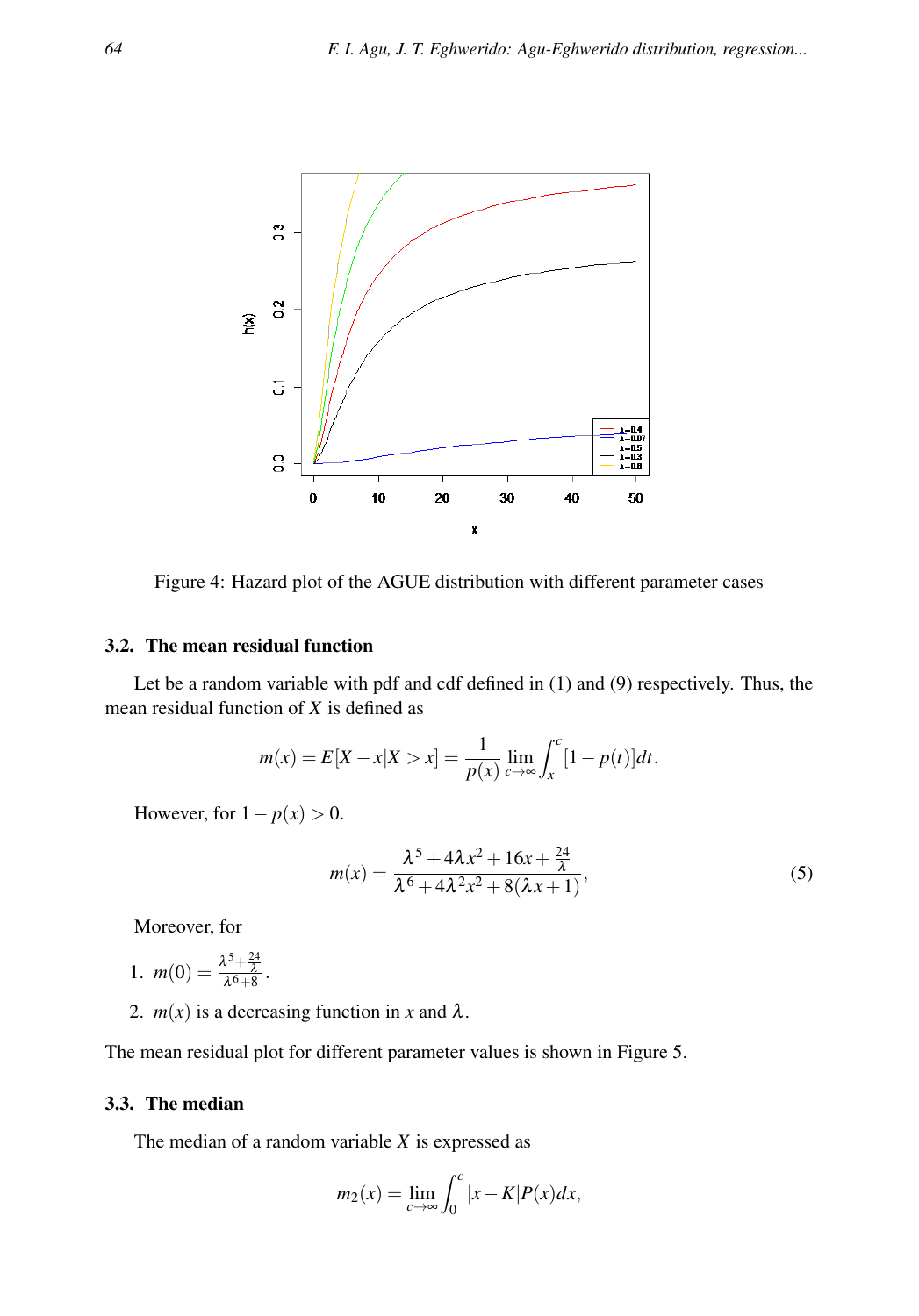

Figure 5: Mean residual plot of the AGUE distribution with different parameter cases

where  $\mu = E(X)$  and  $K = \text{Median}(X)$ . The above measures can be calculated using the relationship defined as

$$
E(|X-k|) = \int_0^k (k-x)P(x)dx + \lim_{c \to \infty} (x-k)P(x)dx = 2\int_0^k (k-x)P(x)dx.
$$
 (6)

Thus, the median of the AGUE distribution can be given as

$$
m_2(x) = 2\left[K - \frac{\lambda^5 + \frac{24}{\lambda}}{\lambda^6 + 8} - \frac{1}{\lambda^6 + 8}\left[exp(-\lambda K)(4\lambda K^2 + 16K + \lambda^5 + \frac{24}{\lambda}) + \lambda^6 K + 8K - \lambda^5 - \frac{24}{\lambda}\right]\right].
$$

#### 3.4. The quantile function

The quantile function of the AGUE distribution is obtained using the Lambert *W* function with *W* function defined as the solution to the equation  $W(x)exp(W(x)) = x \in [-1, \infty)$ , where *W*<sup>0</sup> is the principal branch of the Lambert function. The solution of the Lambert *W* function of  $W(x)exp(W(x)) = x$ , with  $W_0(0) = 0$  and  $W_0(x)$  increases with increase in *x*. Thus, for  $x > 0$ ,  $u^* = (\lambda^6 + 8)(1 - u)(\lambda^6 + 4x^2\lambda^2 + (9\lambda x + 8))$ ,  $\lambda < 0$ , and  $u \in (0, 1)$ . Thus, the  $x_u = W_0(exp(u^*)) - \frac{\lambda^3 - 2}{\lambda}$  $\frac{1}{\lambda}$ .

A simulation is obtained using the quantile function obtained above. The values of the parameter are chosen as 0.5, 1.0 and 2.5 for sample size 5, 10, 50, 100, 150, 250, 350 and 500. The sample size is replicated 5000 times. Table 1 shows the results.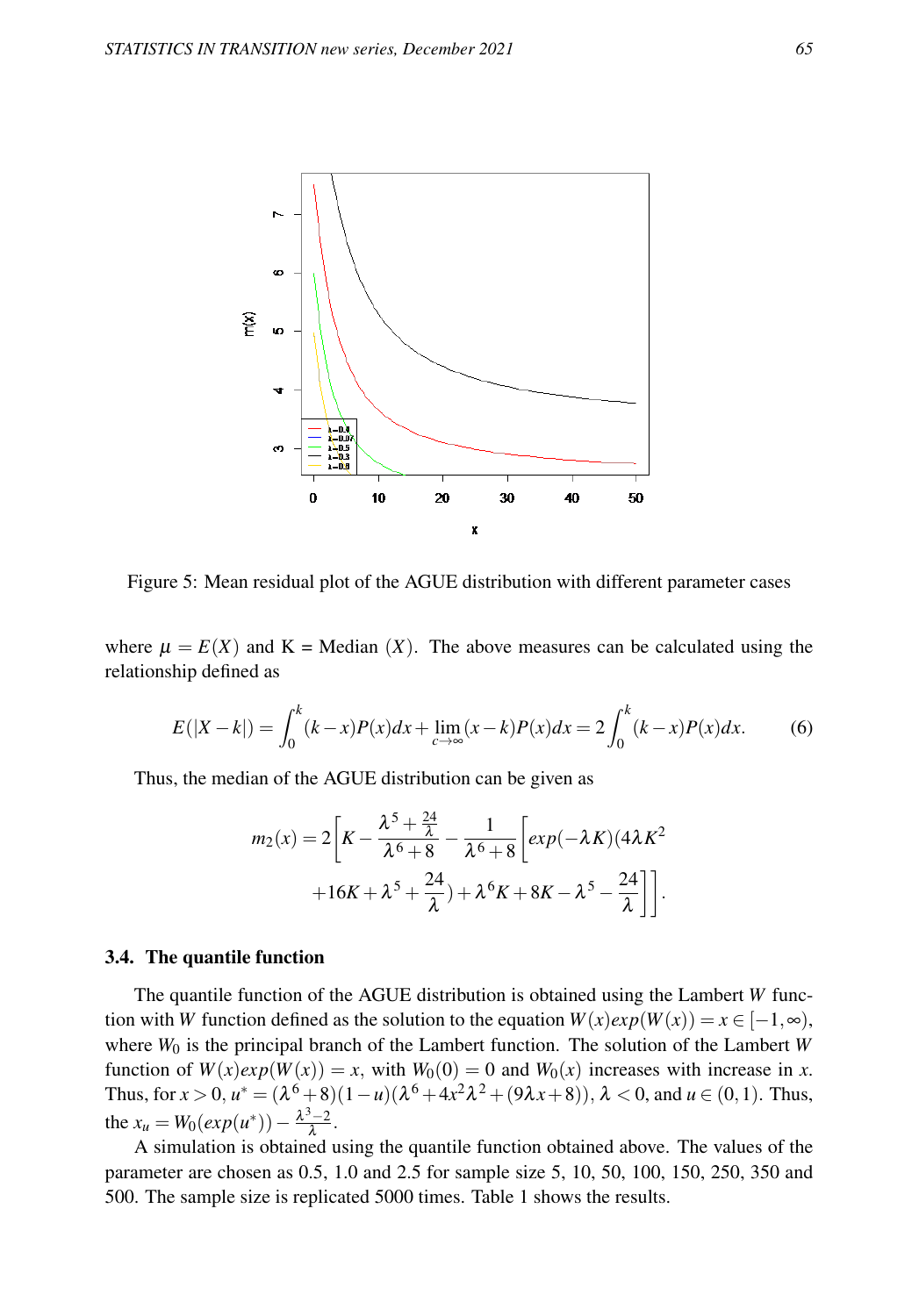|     | <b>rapic 1.</b> Summation results for AOOL distribution |                  |             |            |  |  |  |
|-----|---------------------------------------------------------|------------------|-------------|------------|--|--|--|
| n   | Parameter                                               | Average Estimate | <b>Bias</b> | <b>MSE</b> |  |  |  |
| 5   | $\lambda = 0.5$                                         | 0.9950           | 0.0150      | 0.1929     |  |  |  |
|     | $\lambda = 1.0$                                         | 1.2008           | 0.2008      | 0.5558     |  |  |  |
|     | $\lambda = 2.5$                                         | 2.7462           | 0.5349      | 0.5071     |  |  |  |
|     |                                                         |                  |             |            |  |  |  |
| 10  | $\lambda = 0.5$                                         | 0.8516           | 0.0847      | 0.1077     |  |  |  |
|     | $\lambda = 1.0$                                         | 1.1847           | 0.1838      | 0.4671     |  |  |  |
|     | $\lambda = 2.5$                                         | 2.6838           | 0.1921      | 0.4014     |  |  |  |
|     |                                                         |                  |             |            |  |  |  |
| 50  | $\lambda = 0.5$                                         | 0.6664           | 0.0972      | 0.1005     |  |  |  |
|     | $\lambda = 1.0$                                         | 1.0072           | 0.1583      | 0.3273     |  |  |  |
|     | $\lambda = 2.5$                                         | 2.5949           | 0.1049      | 0.2702     |  |  |  |
|     |                                                         |                  |             |            |  |  |  |
| 100 | $\lambda = 0.5$                                         | 0.4754           | 0.1625      | 0.0071     |  |  |  |
|     | $\lambda$ = 1.0                                         | 1.0025           | 0.1348      | 0.1929     |  |  |  |
|     | $\lambda = 2.5$                                         | 2.4712           | 0.0881      | 0.1052     |  |  |  |
|     |                                                         |                  |             |            |  |  |  |
| 150 | $\lambda = 0.5$                                         | 0.4544           | 0.1109      | 0.0045     |  |  |  |
|     | $\lambda = 1.0$                                         | 1.0009           | 0.0181      | 0.0824     |  |  |  |
|     | $\lambda = 2.5$                                         | 2.4519           | 0.0324      | 0.0841     |  |  |  |
|     |                                                         |                  |             |            |  |  |  |
| 250 | $\lambda = 0.5$                                         | 0.5013           | 0.2733      | 0.0024     |  |  |  |
|     | $\lambda = 1.0$                                         | 1.0008           | 0.0112      | 0.0053     |  |  |  |
|     | $\lambda = 2.5$                                         | 2.5030           | 0.0030      | 0.0070     |  |  |  |
|     |                                                         |                  |             |            |  |  |  |
| 350 | $\lambda = 0.5$                                         | 0.5002           | 0.4814      | 0.0015     |  |  |  |
|     | $\lambda = 1.0$                                         | 1.0002           | 0.0088      | 0.0034     |  |  |  |
|     | $\lambda = 2.5$                                         | 2.5003           | 0.0018      | 0.0055     |  |  |  |
|     |                                                         |                  |             |            |  |  |  |
| 500 | $\lambda = 0.5$                                         | 0.5001           | 0.4948      | 0.0011     |  |  |  |
|     | $\lambda = 1.0$                                         | 1.0005           | 0.3651      | 0.0041     |  |  |  |
|     | $\lambda = 2.5$                                         | 2.5001           | 0.2476      | 0.0006     |  |  |  |

Table 1. Simulation results for AGUE distribution

In Table 1, increase in parameter values decreases the MSE. Also, the mean estimate tends to the true parameter value as the sample sizes increase.

## 4. Moment generating function

The AGUE moment generating function is expressed as

$$
m_R(t) = \frac{\lambda^3}{\lambda^6 + 8} \lim_{c \to \infty} \left[ \lambda^6 \sum_{m=0}^c \left( \frac{t}{\lambda} \right)^m + \frac{8}{\lambda} \sum_{m=0}^c \binom{m+2}{m} \left( \frac{t}{m} \right)^m \right]
$$
  
= 
$$
\lim_{c \to \infty} \left[ \frac{t^m \left[ \lambda^6 + (m+2)(m+4) \right]}{\lambda^m (\lambda^6 + 8)} \right].
$$
 (7)

The*kth* moment about origin  $\mu'_k$  obtained as coefficient of  $\frac{t^k}{k}$  $\frac{t^{n}}{k!}$  in  $M_X(t)$  of the AGUE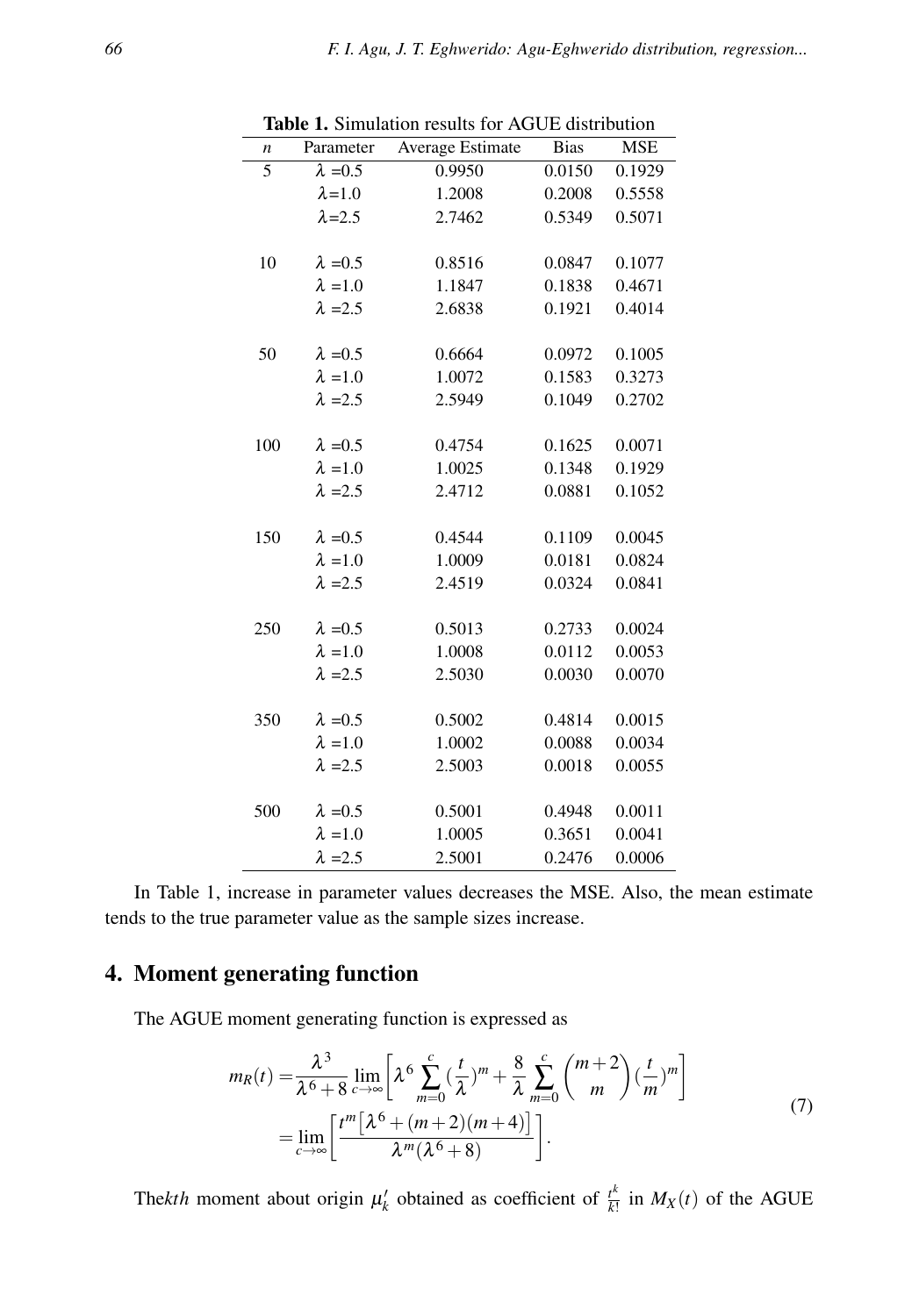distribution is given by

$$
\mu'_{k} = E(X^{k}) = \frac{k! \left[\lambda^{6} + (k+2)(k+4)\right]}{\lambda^{k}(\lambda^{6} + 8)} \quad k = 1, 2, 3, \cdots
$$
 (8)

In particular, we can obtain the first four moments of the AGUE distribution as

$$
\mu_1'=\frac{\lambda^6+15}{\lambda(\lambda^6+18)}, \ \mu_2'=\frac{2(\lambda^6+24)}{\lambda^2(\lambda^6+8)}, \ \mu_3'=\frac{6(\lambda^6+35)}{\lambda^3(\lambda^6+8)}, \ \text{and} \ \mu_4'=\frac{24(\lambda^6+48)}{\lambda^4(\lambda^6+8)}.
$$

Using the relationship between the raw moment and the central moment or the moment about mean, we obtain the central of the AGUE distribution (1) as

$$
\mu_k = E(X - \mu)^k = \sum_{m=0}^k {k \choose m} \mu'_m (-\mu)^{k-m}, \quad m = 0, 1, 2, \cdots, k.
$$

In particular, we have

$$
\mu_0 = 1, \quad \mu_1 = 0.
$$

$$
\mu_2 = \mu'_2 - \mu^2 = \frac{\lambda^{12} + 34\lambda^6 + 159}{\lambda^2(\lambda^6 + 8)^2}.
$$

$$
\mu_3 = \mu'_3 - 3\mu\mu'_2 + 2\mu^3 = \frac{2\lambda^{18} + 114\lambda^{12} + 62\lambda^6 + 2910}{\lambda^3(\lambda^6 + 8)^3}.
$$

$$
\mu_4 = \mu'_4 + 6\mu^2\mu'_2 - 4\mu\mu'_3 - 3\mu^4 = \frac{9\lambda^{24} + 1194\lambda^{18} + 16002\lambda^{12} + 31164\lambda^6 + 96963}{\lambda^4(\lambda^6 + 8)^4}.
$$

The coefficient of skewness  $\sqrt{\beta_1}$  , coefficient of kurtosis  $\beta_2$  , coefficient of variation  $C.V$ , and index of dispersion  $\gamma$  of the AGUE distribution (1) are obtained as

$$
C.V = \frac{\sqrt{\lambda^{12} + 34\lambda^6 + 159}}{\lambda^6 + 15}, \quad \sqrt{\beta_1} = \frac{2\lambda^{18} + 114\lambda^{12} + 62\lambda^6 + 2910}{(\lambda^{12} + 34\lambda^6 + 159)^{\frac{3}{2}}}
$$

$$
\beta_2 = \frac{9\lambda^{24} + 1194\lambda^{18} + 16002\lambda^{12} + 3116\lambda^6 + 96963}{(\lambda^{12} + 34\lambda^6 + 159)^2}, \text{ and } \gamma = \frac{\lambda^{12} + 34\lambda^6 + 159}{\lambda(\lambda^6 + 8)(\lambda^6 + 15)}.
$$

Table 2 shows the variance, mean, skewness, kurtosis, coefficients of variation, and index of dispersion for different parameter values for the AGUE distribution. The results in Table 2 shown that the parameter values increases with decrease in the variance values.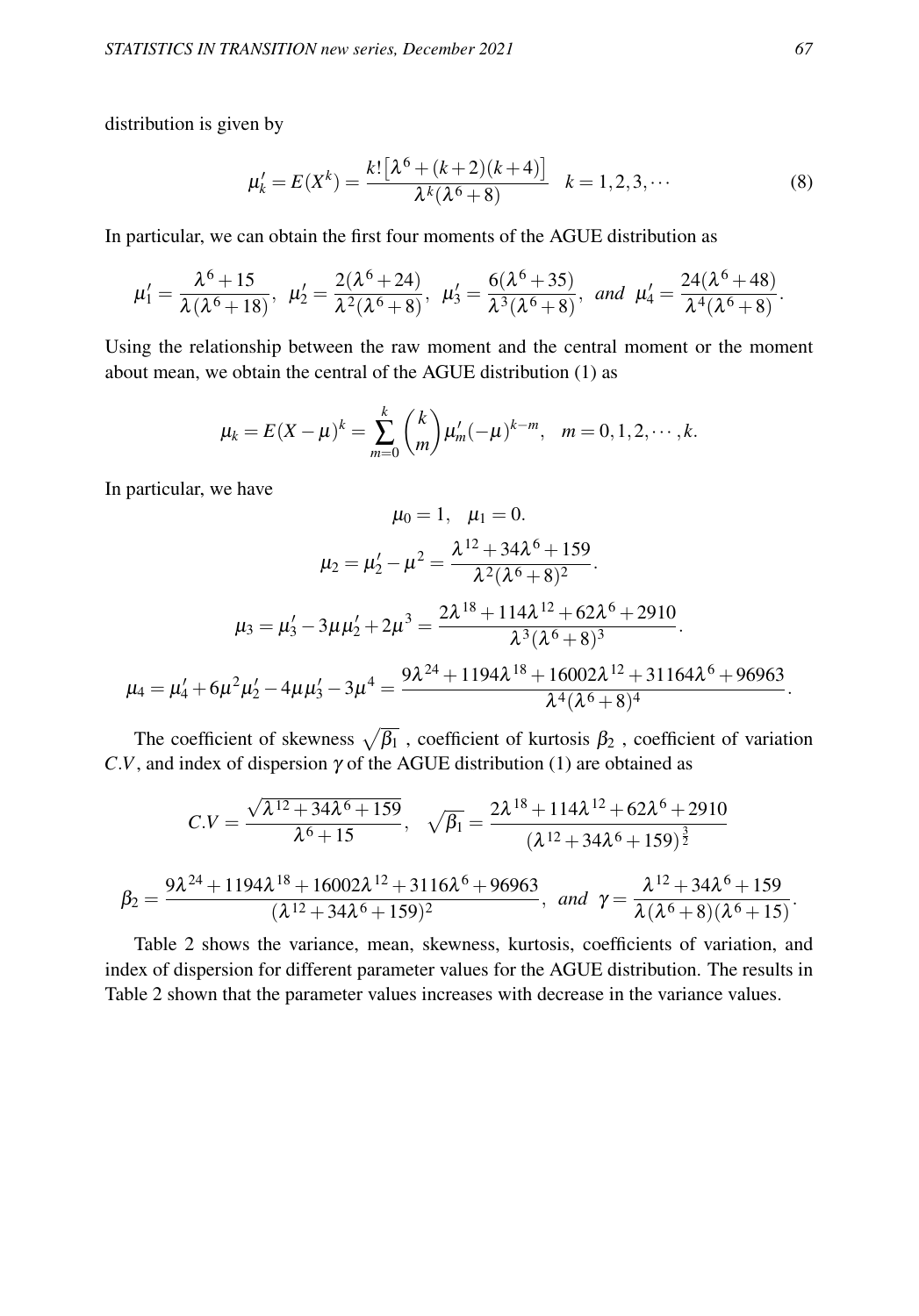| $(\lambda)$ | u       | $\sigma^2$ | CV     | $\beta_1$ | $\beta_2$ | γ      |
|-------------|---------|------------|--------|-----------|-----------|--------|
| 0.4         | 4.6864  | 15.5250    | 0.8408 | 1.4545    | 3.8292    | 3.1567 |
| 0.01        | 187.500 | 24843.750  | 0.8406 | 1.4514    | 3.8354    | 132.33 |
| 0.6         | 3.1165  | 6.8894     | 0.8422 | 1.4410    | 3.7669    | 2.0684 |
| 0.5         | 3.7466  | 9.9319     | 0.8412 | 1.4519    | 3.8110    | 2.4999 |
| 0.016       | 117.188 | 9704.59    | 0.8406 | 1.4514    | 3.8354    | 82.647 |
| 2           | 0.5486  | 0.3101     | 1.0151 | 1.9281    | 5.9972    | 4.0703 |

Table 2. Coefficients of variation, mean, variance, skewness, kurtosis and index of dispersion for the AGUE distribution.

#### 4.1. Stochastic Orderings

The comparative behaviour of continuous random variables can be evaluated using stochastic ordering.

A random variable *X* is said to be smaller than a random variable *Y* (Shaked 1994) if

$$
X \leq_L Y \Rightarrow X \leq_{hr} \Rightarrow X \leq_m Y
$$
  

$$
\Downarrow
$$
  

$$
X \leq_{st} Y
$$

- Hazard rate order  $(X \leq_{hr} Y)$  if  $P_x(x) \geq P_y(x)$  for all *x*
- Stochastic order  $(X \leq_{st} Y)$  if  $G_X(x) \geq G_Y(x)$  for all *x*
- Mean residual life order  $(X \leq_m Y)$  if  $m_X(x) \leq m_Y(x)$  for all *x*
- Likelihood ratio order  $(X \leq_L Y)$  if  $\frac{P_X(x)}{P_Y(x)}$  decreases in *x*

**Theorem 4.1** Let X and Y follow the AGUE distribution with  $\lambda_1$  and  $\lambda_2$  respectively. If  $\lambda_1 \geq \lambda_2$ , then  $X \leq_L Y$ . Hence  $X \leq_{hr} Y$ ,  $X \leq_m Y$  and  $X \leq_{st} Y$ .

#### Proof

The AGUE distribution will be ordered based on the strongest likelihood ratio ordering as established in Shaked (1994).

$$
\frac{P_x(x;\lambda_1)}{P_y(x;\lambda_2)} = \frac{\frac{\lambda_1^3 \exp(-\lambda_1 x) \left[\lambda_1^4 + 4x^2\right]}{(\lambda_1^6 + 8)}}{\frac{\lambda_2 \exp(-\lambda_2 x) \left[\lambda_2^4 + 4x^2\right]}{(\lambda_2^6 + 8)}}.
$$
\n(9)

$$
\frac{d}{dx}\log\frac{P_x(x;\lambda_1)}{P_y(x;\lambda_2)} = \frac{-2(\lambda_1^4 - \lambda_2^4)}{(\lambda_1^4 + 4x^2)(\lambda_2^4 + 4x^2)} - (\lambda_1 - \lambda_2).
$$
\n(10)

Thus, for  $\lambda_1 > \lambda_2$ ,  $\frac{d}{dx} \log \frac{P_x(x;\lambda_1)}{P_y(x;\lambda_2)} < 0 \Rightarrow X \leq_L Y$ , for  $\lambda_1 < \lambda_2$ ,  $\frac{d}{dx} \log \frac{P_x(x;\lambda_1)}{P_y(x;\lambda_2)} > 0$  and if  $\lambda_1 = \lambda_2$ ,  $\frac{d}{dx}$  log  $\frac{P_x(x;\lambda_1)}{P_y(x;\lambda_2)} = 0$ . Therefore  $X \leq_{hr} Y, X \leq_m Y$  and  $X \leq_{st} Y$ .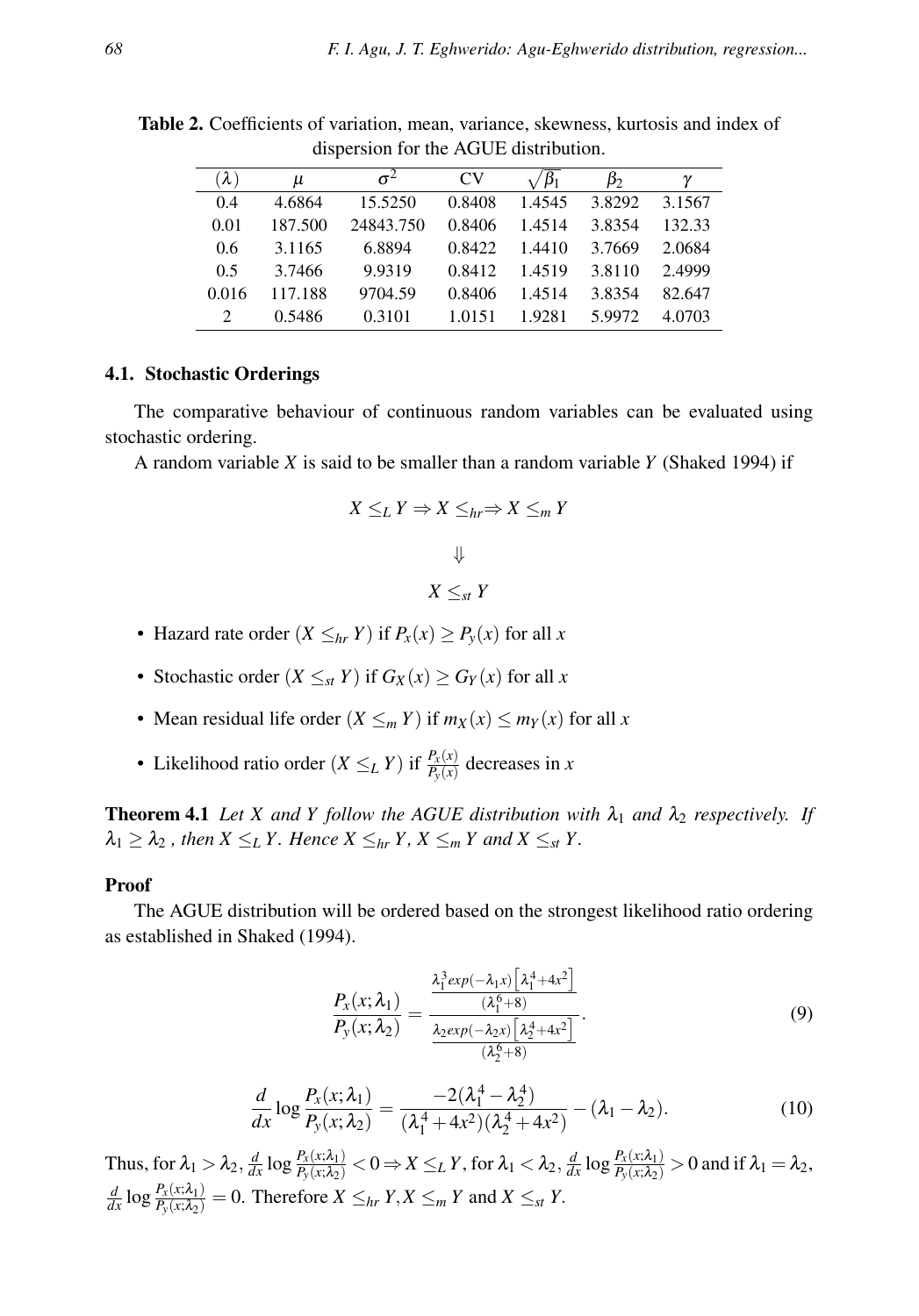## 5. Parameter estimation of the AGUE distribution

Let  $x_1, x_2, x_3, \dots, x_k$  be a random sample of size *k* observations sampled from the AGUE distribution. Then, for  $\bar{x}$ , the sample mean, the log-likelihood function of the AGUE distribution can be derived as

$$
InL = 3kIn\lambda - kIn(\lambda^6 + 8) + \sum_{m=1}^{k} In(\lambda^6 + 4x_m^2) - k\lambda \sum_{m=1}^{k} x_m.
$$
 (11)

Thus, taking the partial derivative, we have

$$
\frac{dInL}{d\lambda} = \frac{3k}{\lambda} - \frac{k6\lambda^5}{(\lambda^6 + 8)} + \sum_{m=1}^k \left[ \frac{6\lambda^5}{(\lambda^6 + 4x_m^2)} \right] - k\bar{x}.\tag{12}
$$

The estimate of the parameter  $\lambda$  can be obtained by equating to zero. The Newton-Raphson algorithm Software like R, MATLAB, MAPLE and others are used to obtain the estimate.

#### 5.1. The AGUE distribution regression model

In this section, we introduce the regression model for the AGUE distribution. In the literature, numerous researchers have introduced regression form of probability model intending to improve on the model flexibility and also make predictions easier using such a regression model such as the Bivariate exponentiated-exponential geometric regression model (Famoye, 2019), Exponentiated-exponential geometric regression model (Famoye and Carl, 2016), Bivariate Weibull regression model based on censored samples (Hanagal, 2006), Transmuted Burr Type X distribution regression model (Khan, King, and Hudson, 2019), and Transmuted Log-logistic regression model (Granzotto and Louzada, 2015), among others.

However, the Granzotto and Louzada (2015) approach is adopted for the AGUE model.

Consider *Z* to be a random variable with pdf of the AGUE distribution and  $g(x) = \lambda$  as a parameter depending on the covariate vector  $X = (1, x_m, \dots, x_k)^T$ , where  $m = 1, 2, \dots, k$ and  $g(x) = \lambda = \theta_0 + \theta_m x_m + \cdots + \theta_k x_k$ . Hence, the pdf of the AGUE distribution can be redefined as

$$
P(z|g(x)) = \frac{(g(x))^3 \left[ (g(x))^4 + 4z^2 \right] exp(-g(x)z)}{(g(x))^6 + 8},
$$
\n(13)

where  $g(x)$  is a regression model. The corresponding survival  $S(z|g(x))$  and hazard  $h(z|g(x))$ rate functions at period  $z$  of (13) can be written as

$$
S(z|g(x)) = \frac{[(g(x))^6 + 4(g(x)z)^2 + 8(g(x)z + 1)]exp(-g(x)z)}{(g(x))^6 + 8}.
$$
 (14)

$$
h(z|g(x)) = \frac{(g(x))^3 [(g(x))^4 + 4z^2]}{(g(x))^6 + 4(g(x)z)^2 + 8(g(x)z + 1)}.
$$
\n(15)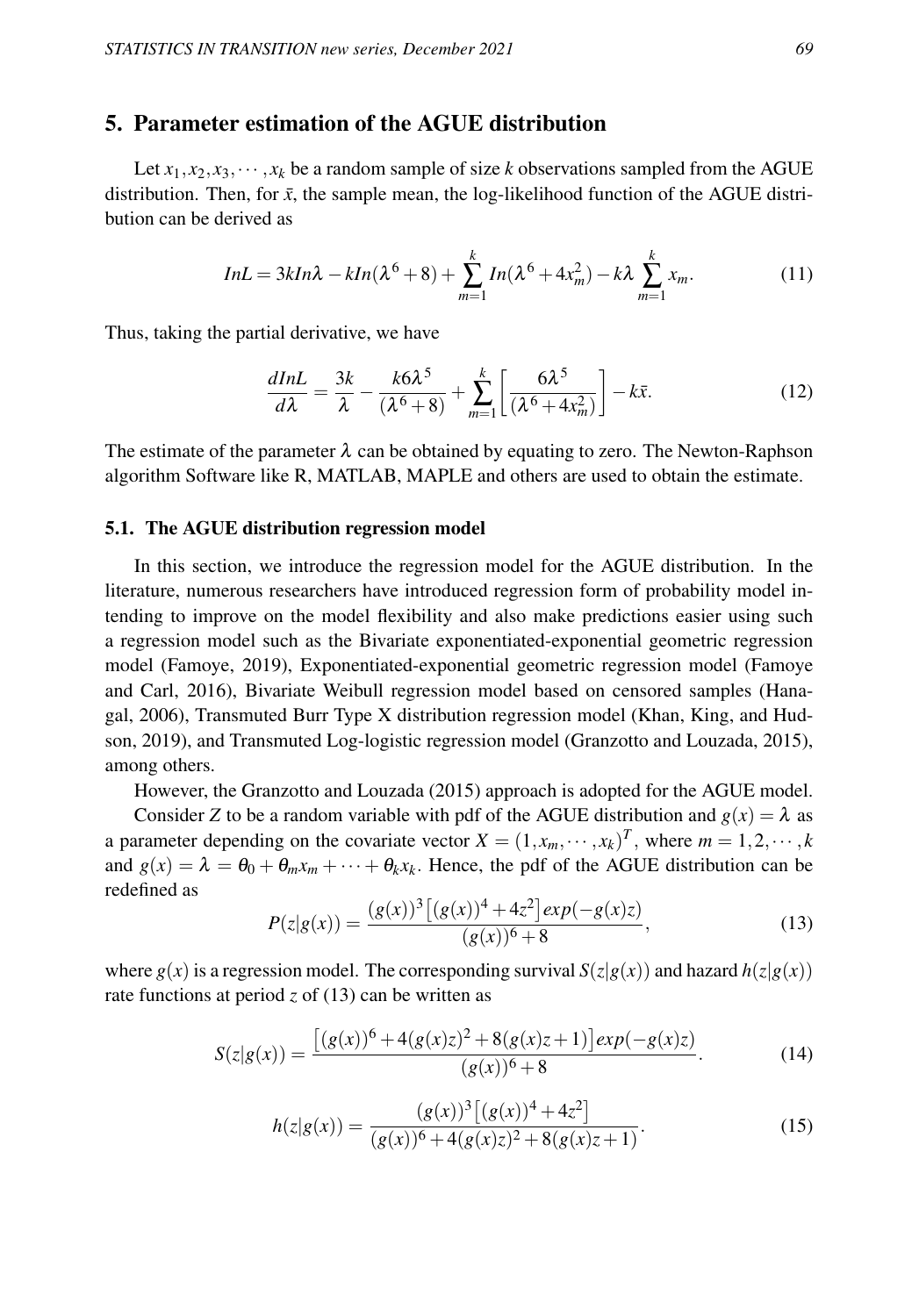Let  $p_m, \dots, p_k$  be a sample of size from the AGUE distribution, and  $X_m = (1, x_{1m}, \dots, x_{km})$  $(x_{km})^T$ , be an *m*<sup>th</sup> vector of covariates,  $m = 0, 1, \dots, k$  and  $g(x) = \lambda = \theta_0 + \theta_1 x_1 + \theta_2 x_2 + \theta_3 x_3$  $\cdots + \theta_k x_k$ . Also, for convenience notation, let set  $x_0 = 1$ , then  $g(x) = \theta X^T$ , where  $\theta =$  $(\theta_0, \theta_1, \dots, \theta_k) \in \mathbb{R}^{1 \times (n+1)}$  and

$$
X = \begin{pmatrix} x_0 \\ x_1 \\ \vdots \\ x_k \end{pmatrix} \in \mathbb{R}^{1 \times (n+1)}.
$$

Thus, the log-likelihood function can be written as

$$
L = InL(g(x)|p, x) = 3k \sum_{m=0}^{k} In((g(x))^6 + 8) + \sum_{m=0}^{k} ((g(x))^6 + 4p_m^2) - k \sum_{m=0}^{k} g(x)p_m.
$$
 (16)

The maximum likelihood estimates of the parameters of  $g(x)$ , which maximizes (16), must satisfy the equations

$$
\frac{dL}{d\theta_0} = \frac{3k}{\sum_{m=0}^k g(x)} - \frac{6k \sum_{m=0}^k (g(x))^5}{\sum_{m=0}^k [(g(x))^6 + 8]} + 6 \sum_{m=0}^k (g(x))^5 - k \sum_{m=0}^k y_m = 0.
$$

$$
\frac{dL}{d\theta_m} = \frac{3k\sum_{m=0}^k x_m}{\sum_{m=0}^k g(x)} - \frac{6k\sum_{m=0}^k x_m (g(x))^5}{\sum_{m=0}^k [(g(x))^6 + 8]} + 6\sum_{m=0}^k x_m (g(x))^5 - k\sum_{m=0}^k x_m p_m = 0.
$$

### 6. Real-life data applications

The numerical applications of the one-parameter AGUE distribution are demonstrated using two data sets.

Data set I is a data set report consisting of 63 observations of the strengths of 1.5cm glass fibers. The data set has previously been analyzed in Sharma et al.(2016), Oguntunde et al.(2017), Abdal-hameed et al. (2018), Eghwerido et al. (2021), Oguntunde et al.(2018), Eghwerido and Agu (2021), Eghwerido, Agu and Ibidoja (2021a) and Khaleel, Al-Noor and Abdal-Hameed (2020).

Data set II is a data set of about 346 nicotine measurements collected by the Federal Trade Commission. [http://www.ftc.gov/ reports/tobacco or https: // pw1.netcom.com/ rdavis2/ smoke. html.] used in Handique and Chakraborty (2016).

Tables 3a, 3b, 4a, and 4b present the parameter estimate and values of the test statistics for the fitted models on the data sets. In addition, the model parameter (Par.) and their corresponding Log-likelihood (LL), standard errors (Str. Error), and confidence intervals (CI) are presented. R-programming was used to obtain the results. However, in Tables 3a, 3b, 4a, and 4b, the AGUE model test statistics are the lowest among all fitted models for the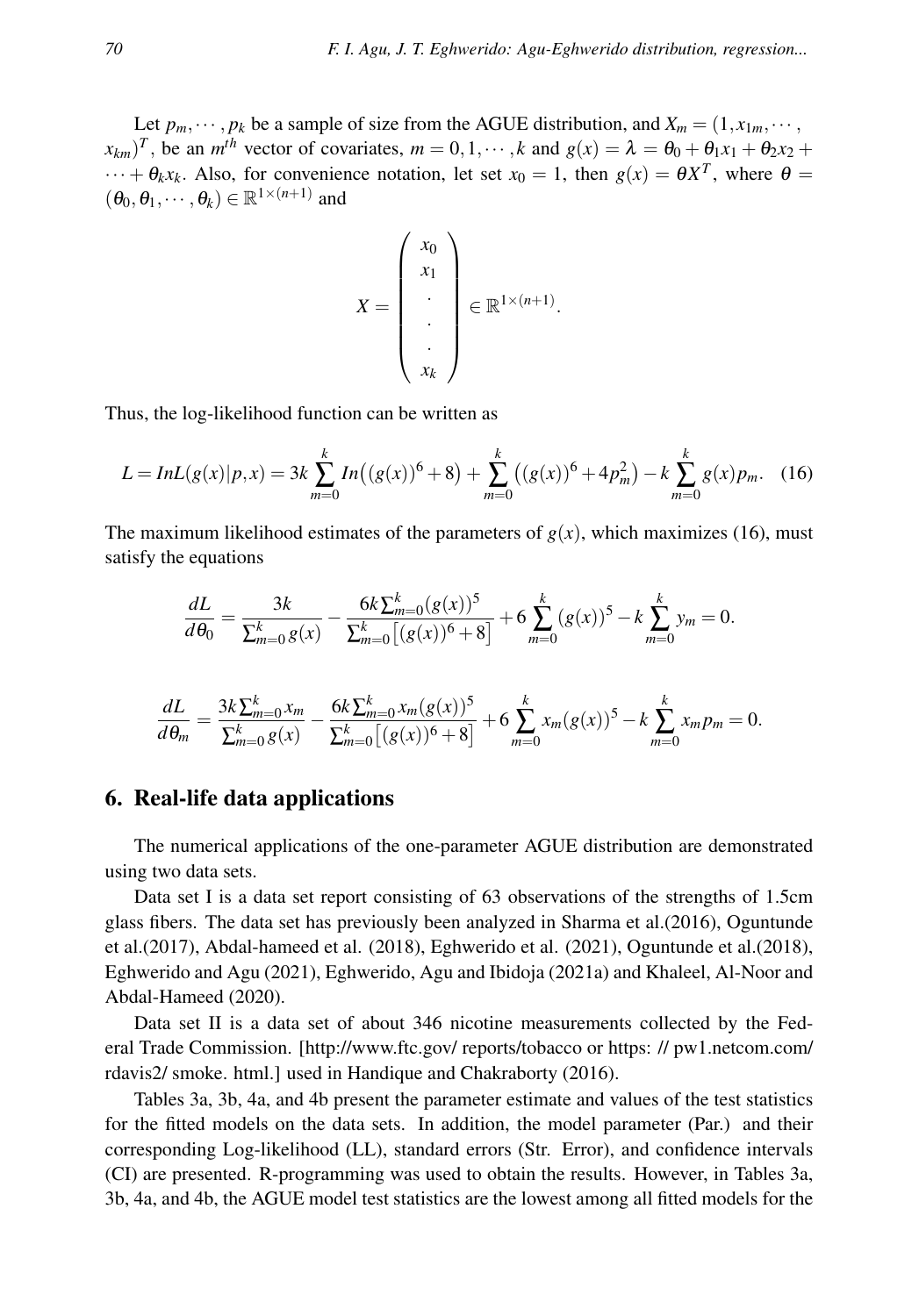data sets. Thus, the AGUE model is chosen as the best model among others for these data sets.

Figures 6, 7, 8, and 9 show the plots of the empirical estimated densities and density of the models considered for the data sets.



Figure 6: The plots of the estimated ecdf for the AGUE distribution for data set I



Figure 7: The plots of the estimated density of the AGUE distribution for data set

| Model       | Par. | Est.  | Str. Error | LL         | CI(95%) |       |
|-------------|------|-------|------------|------------|---------|-------|
|             |      |       |            |            | Upper   | Lower |
| <b>AGUE</b> |      | 4.590 | 0.225      | $-237.634$ | 5.031   | 4.149 |
| Exponential |      | 0.664 | 0.084      | $-88.830$  | 0.829   | 0.499 |
| Pranav      |      | 1.561 | 0.079      | $-90.481$  | 1.716   | 1.406 |
| Lindley     |      | 0.996 | 0.095      | $-81.278$  | 1.182   | 0.800 |

Table 3a. Parameter estimates of the strengths of 1.5 cm glass fibers data.

|  |  |  |  | <b>Table 3b.</b> The test statistics values of the strengths of 1.5 cm glass fibers data. |
|--|--|--|--|-------------------------------------------------------------------------------------------|
|  |  |  |  |                                                                                           |

| Model       | AIC.       | <b>CAIC</b> | <b>BIC</b> | HOIC       |
|-------------|------------|-------------|------------|------------|
| AGUE        | $-473.268$ | -473.2024   | $-471.125$ | $-472.425$ |
| Exponential | $-179.661$ | $-179.726$  | $-181.804$ | $-180.504$ |
| Pranav      | $-182.963$ | $-183.028$  | $-185.106$ | $-183.806$ |
| Lindley     | $-164.557$ | $-164.623$  | $-166.700$ | $-165.390$ |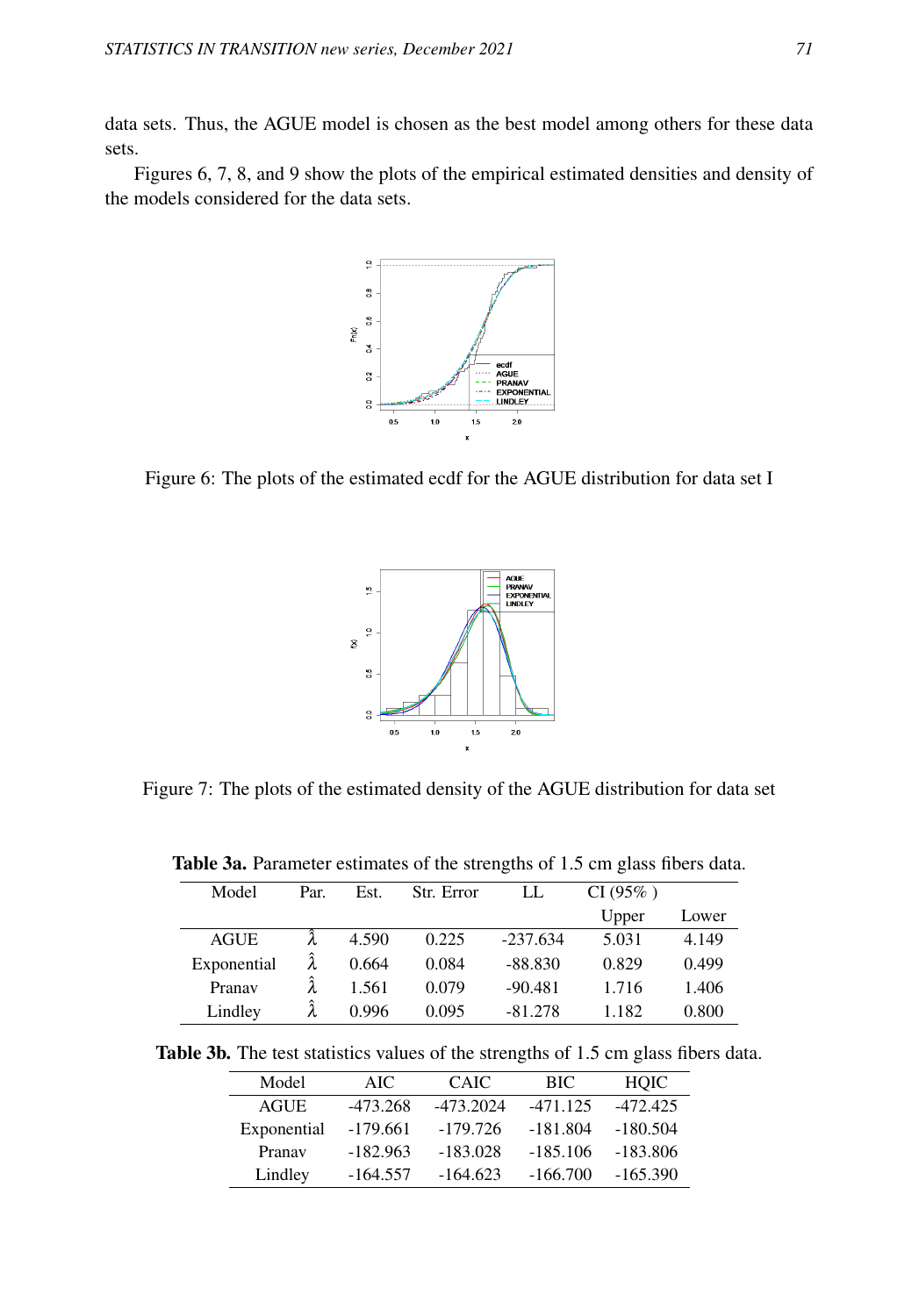

Figure 8: The plots of the estimated ecdf for the AGUE distribution for data set II



Figure 9: The plots of the estimated density of AGUE distribution for data set II

| Model       | Par. | Est.  | Str. Error | LL         | CI(95%) |       |
|-------------|------|-------|------------|------------|---------|-------|
|             |      |       |            |            | Upper   | Lower |
| <b>AGUE</b> |      | 8.207 | 0.167      | $-2677.47$ | 8.534   | 7.870 |
| Exponential |      | 1.173 | 0.063      | $-290.826$ | 1.296   | 1.049 |
| Pranav      |      | 2.056 | 0.052      | $-345.079$ | 2.157   | 1.955 |
| Lindley     |      | 1.620 | 0.068      | $-269.796$ | 1.755   | 1.486 |

Table 4a. Parameter estimates of several brands of cigarettes data.

Table 4b. The test statistics values of several brands of cigarettes data.

| Model       | AIC.        | <b>CAIC</b> | BIC.      | <b>HOIC</b> |
|-------------|-------------|-------------|-----------|-------------|
| <b>AGUE</b> | $-5352.941$ | -5352.929   | -5349.094 | $-5351.409$ |
| Exponential | -583.651    | $-583.663$  | -587.498  | -585.183    |
| Pranav      | $-692.157$  | $-692.169$  | -696.004  | -693.689    |
| Lindley     | -541.593    | $-541.605$  | -545.439  | $-543.125$  |

## 7. Conclusions

We introduced one-parameter distribution called the AGUE distribution with its mathematical representation and parameter estimation in this study. The regression model and basic statistical properties such as the index of dispersion and others were explored. The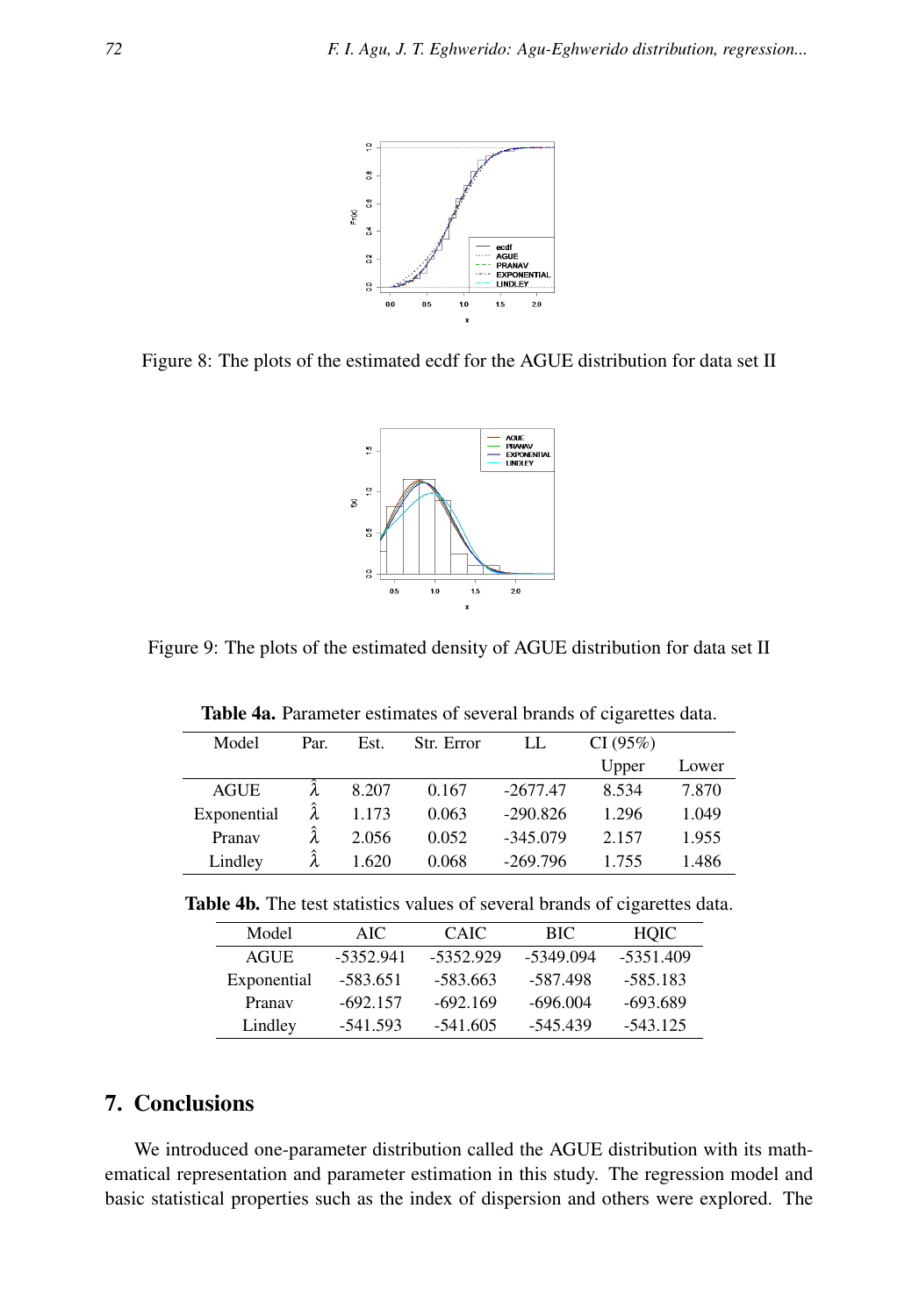AGUE parameter is estimated using the method of maximum likelihood estimation. The lifetime applications of the AGUE distribution was illustrated using two-lifetime data sets. The characteristic of the introduced model for larger sample size is examined via simulation study. The AGUE distribution has the lowest value of test statistics. Thus, it provides the best fit and more flexible than Pranav, exponential, and Lindley distributions for the data sets. Ultimately, the AGUE distribution can serve as an alternative model to Pranav, exponential, and Lindley distributions in the literature. A further research question is how the applications of the regression model of the AGUE distribution can be explored on real lifetime data.

#### 7.1. Appendix: Probability density function

Let us write as Mood, Graybill and Boes (1974) stated that any function  $P(.)$  is defined to be a pdf if and only if the following conditions are satisfied

- 1.  $P(x) \ge 0$  for all *x* and
- 2.  $\lim_{c \to \infty} \int_{-\infty}^{c} P(x) dx = 1.$

It is easy to see that the first property is satisfied for all  $x > 0$ . The second property is shown as follows. Firstly,

$$
\lim_{c \to \infty} \int_0^c P(x) dx = \int_0^{\infty} \frac{\lambda^3}{\lambda^6 + 8} \left[ \lambda^4 + 4x^2 \right] exp(-\lambda x) dx
$$
  
=  $\frac{\lambda^3}{\lambda^6 + 8} \lim_{c \to \infty} \left[ \int_0^c \lambda^4 exp(-\lambda x) dx + \int_0^c 4x^2 exp(-\lambda x) dx \right].$ 

By performing integration by parts, we obtained

$$
\frac{\lambda^3}{\lambda^6 + 8} \left[ \lambda^3 + \frac{8}{\lambda^3} \right] = 1.
$$

Therefore, equation (1) is a pdf.

## Acknowledgements

Thanks to the anonymous reviewers and the Editor in chief.

## Conflıct of ınterest

The authors state that there is no conflict of interest related to this study.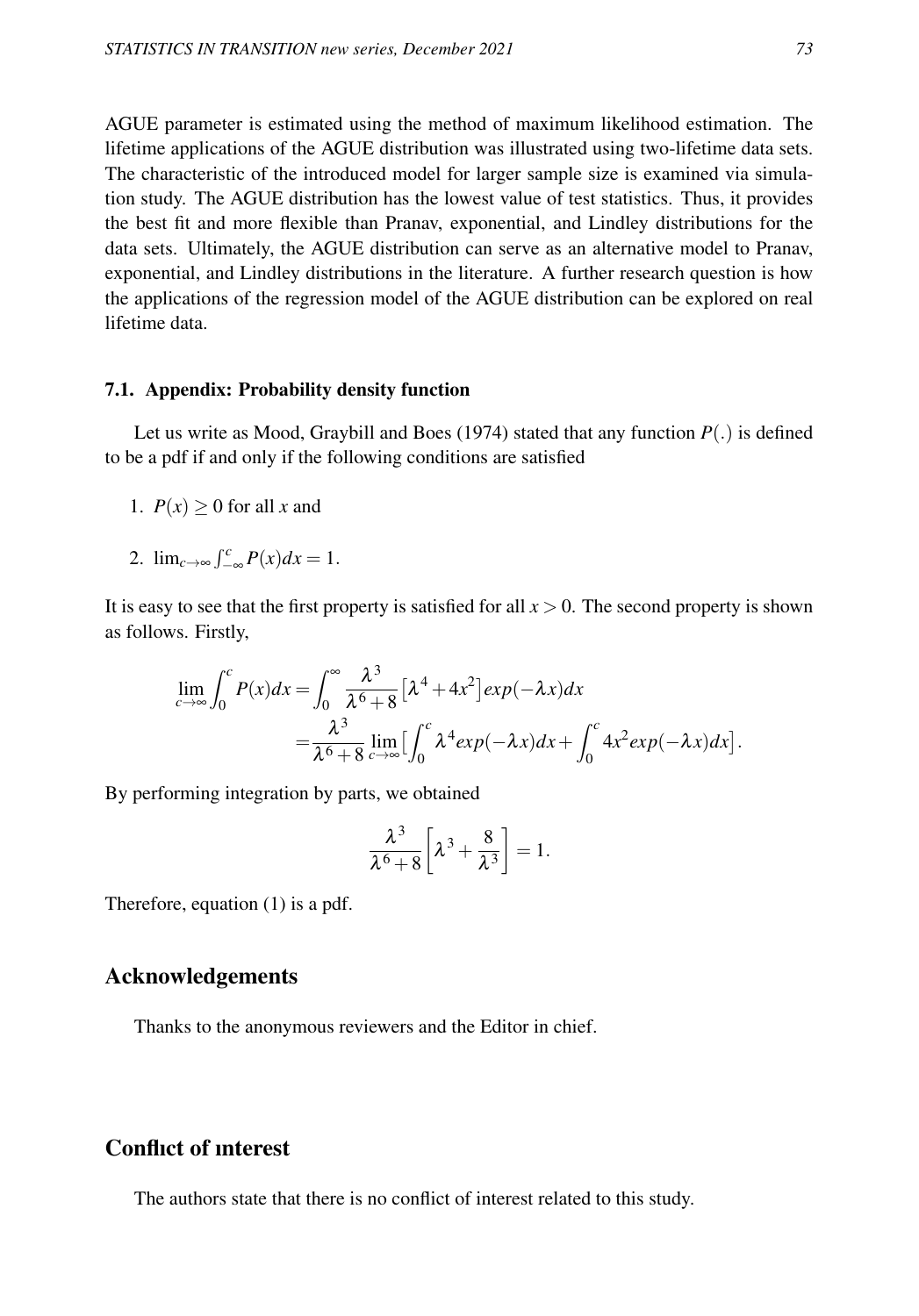## References

- Abdal-hameed, M. K., Khaleel, M. A., Abdullah, Z. M., Oguntunde, P. E., Adejumo, A. O., (2018). Parameter estimation and reliability, hazard functions of Gompertz Burr Type XII distribution. *Tikrit Journal for Administration and Economics Sciences*, 1(41-2), pp. 381–400.
- Agu, F. I., Onwukwe, C. E., (2019). Modified Laplace Distribution, Its Statistical Properties and Applications. *Asian Journal of Probability and Statistics*, pp. 1–14.
- Agu, F. I, Francis, R. E., (2018). Comparison of goodness of fit tests for normal distribution. *Asian Journal of Probability and Statistics*, pp. 1–32.
- Bakouch, H. S., Ristic, M. M., Asgharzadeh, A., Esmaily, L., Al-Zahrani, B. M., (2012). ´ An exponentiated exponential binomial distribution with application. *Statistics and Probability Letters*, 82(6), pp. 1067–1081.
- Eghwerido, J. T., Nzei, L. C., Agu, F. I., (2020). The Alpha Power Gompertz Distribution: Characterization, Properties, and Applications.*Sankhya A - The Indian Journal of Statistics*, https://doi.org/ 10.1007/s13171-020-00198-0.
- Eghwerido, J. T., Oguntunde, P. E., Agu, F. I., (2020). The Alpha Power Marshall-Olkin-G Distribution: Properties, and Applications. *Sankhya A - The Indian Journal of Statistics*, https://doi.org/10.1007/s13171-020-00235-y.
- Eghwerido, J. T., Agu, F. I., (2021). The Shifted Gompertz-G family of Distributions: Properties and Applications. *Mathematica Slovaca*, Article in the press.
- Eghwerido, J. T., Agu, F. I. Ibidoja, J. O., (2021a). The Shifted Exponential-G family of distributions: properties and applications. *Journal of Statistics and Management System*, https://doi.org/10.1080/09720510.2021.1874130.
- Famoye, F., (2019). Bivariate exponentiated-exponential geometric regression model. Statistica Neerlandica, 73(3), 434–450.
- Famoye, F., Carl Lee., (2017). Exponentiated-exponential geometric regression model. *Journal of Applied Statistics*, 44(16), pp. 2963–2977.
- Granzotto, D. C. T., Louzada, F., (2015). The transmuted log-logistic distribution: modeling, inference, and an application to a polled tabapua race time up to first calving data. *Communications in Statistics-Theory and Methods*, 44(16), pp. 3387–3402.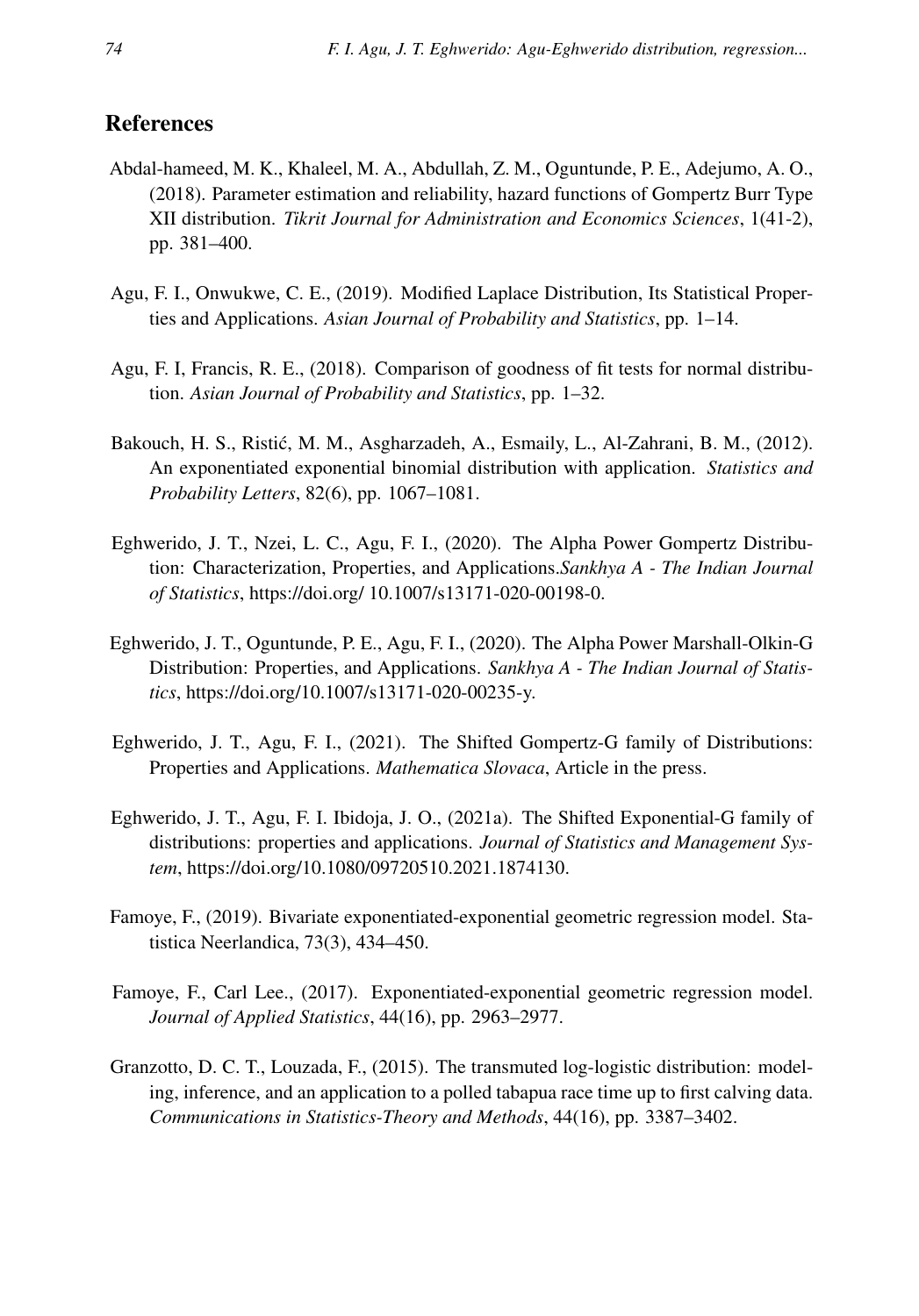- Gómez-Déniz, E., Calderín-Ojeda, E., (2011). The discrete Lindley distribution: properties and applications. *Journal of Statistical Computation and Simulation*, 81(11), pp. 1405-1416.
- Ghitany, M. E., Atieh, B., Nadarajah, S., (2008). Lindley distribution and its application. *Mathematics and computers in simulation*, 78(4), pp. 493–506.
- Ghitany, M. E., Al-Mutairi, D. K., Balakrishnan, N., Al-Enezi, L. J., (2013). Power Lindley distribution and associated inference. *Computational Statistics and Data Analysis*, 64, pp. 20–33.
- Hanagal, D. D., (2006). Bivariate Weibull regression model based on censored samples. *Statistical Papers*, 47(1), pp. 137–147.
- Handique, L., Chakraborty, S., (2016). Beta generated Kumaraswamy-G and other new families of distributions. *arXiv* preprint arXiv:1603.00634.
- Khaleel, M. A., Al-Noor, N. H., Abdal-Hameed, M. K. Marshall Olkin exponential Gompertz distribution: Properties and applications. *Periodicals of Engineering and Natural Sciences*, 8(1), pp. 298–312.
- Khan, M. S., King, R., Hudson, I. L., (2020). Transmuted Burr Type X Distribution with Covariates Regression Modeling to Analyze Reliability Data. *American Journal of Mathematical and Management Sciences*, 39(2), pp. 99–121.
- Lindley D. V., (1958). Fiducial distributions and Bayes' theorem. *Journal of the Royal Statistical Society, Series B*, 20, 1(1), pp. 102–107.
- Merovci, F., (2013). Transmuted Rayleigh distribution. *Austrian Journal of Statistics*,  $42(1)$ , pp.  $21 - 31$ .
- Mood AM, Graybill FA, Boes DC., (1974). Introduction to the theory of statistics, 3rd edn. McGraw Hill, *New York*
- Nadarajah, S., Haghighi, F., (2011). An extension of the exponential distribution. *Statistics*, 45(6), pp. 543–558.
- Odom, C. C., Ijomah, M. A., (2019). Odoma Distribution and Its Application. *Asian Journal of Probability and Statistics*, pp. 1-11.
- Oguntunde, P. E., Khaleel, M. A., Ahmed, M. T., Adejumo, A. O., Odetunmibi, O. A., (2017). A New Generalization of the Lomax Distribution with Increasing, Decreasing, and Constant Failure Rate. Modelling and Simulation in Engineering, 2017.